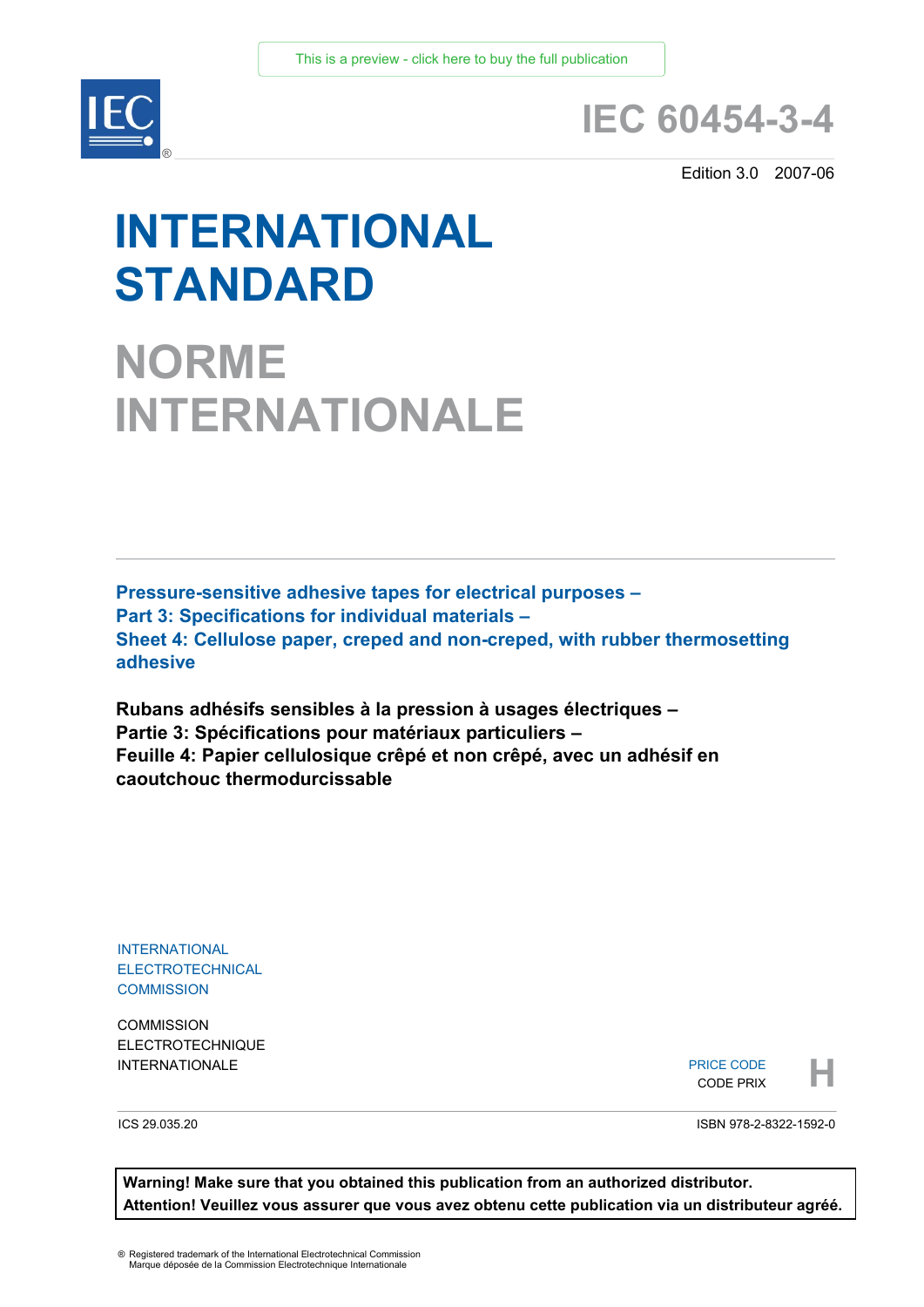IEC 60454-3-4:2007 © IEC 2007

# **CONTENTS**

 $-2-$ 

| $\mathbf{3}$ |                                                                             |  |  |
|--------------|-----------------------------------------------------------------------------|--|--|
|              |                                                                             |  |  |
|              | Cellulose paper, creped and non-creped, with rubber thermosetting adhesive6 |  |  |
|              |                                                                             |  |  |
| 6            |                                                                             |  |  |
|              |                                                                             |  |  |
|              |                                                                             |  |  |
|              |                                                                             |  |  |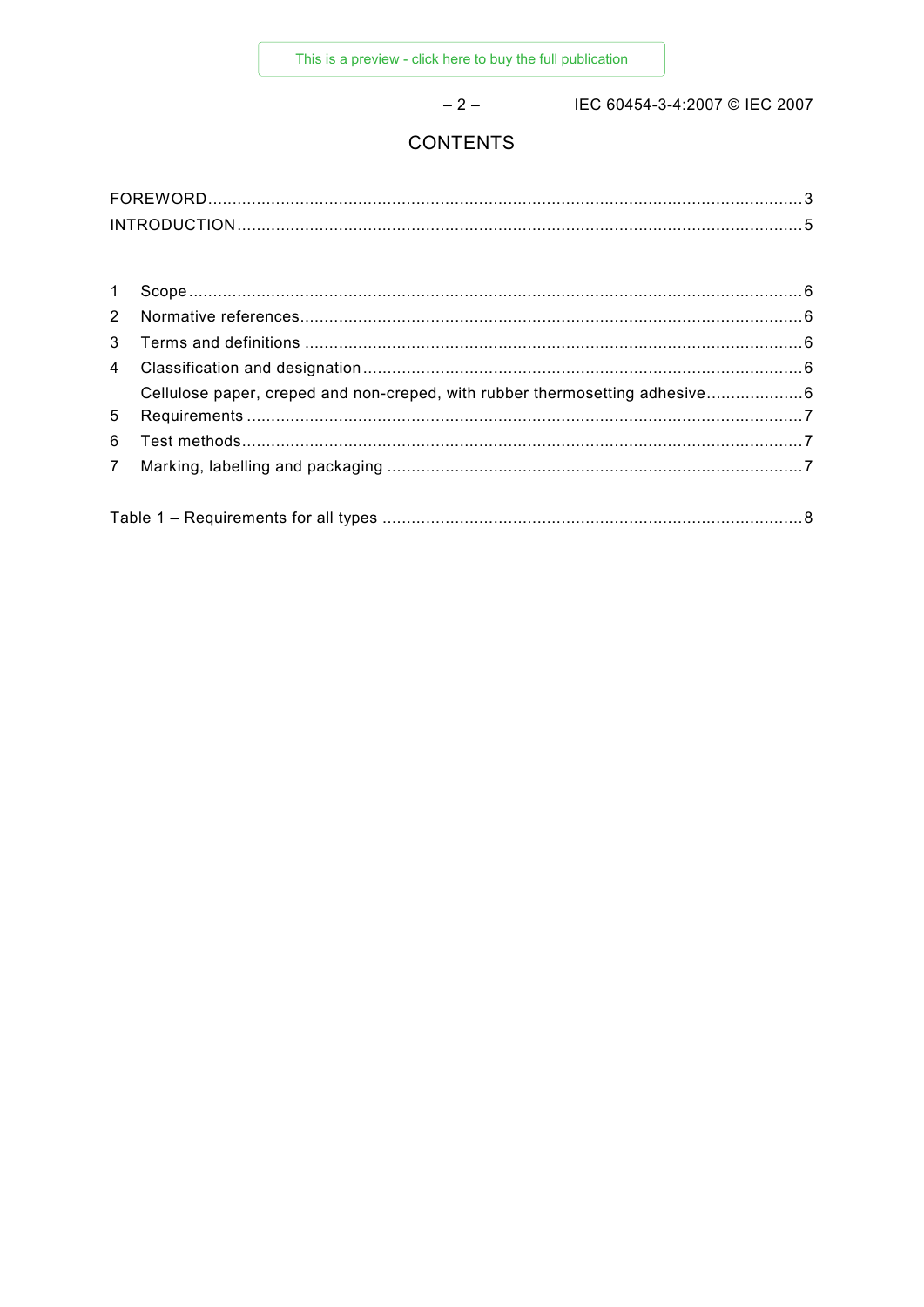IEC 60454-3-4:2007 © IEC 2007 – 3 –

# INTERNATIONAL ELECTROTECHNICAL COMMISSION  $\overline{\phantom{a}}$

#### **PRESSURE-SENSITIVE ADHESIVE TAPES FOR ELECTRICAL PURPOSES –**

# **Part 3: Specifications for individual materials – Sheet 4: Cellulose paper, creped and non-creped, with rubber thermosetting adhesive**

#### FOREWORD

- 1) The International Electrotechnical Commission (IEC) is a worldwide organization for standardization comprising all national electrotechnical committees (IEC National Committees). The object of IEC is to promote international co-operation on all questions concerning standardization in the electrical and electronic fields. To this end and in addition to other activities, IEC publishes International Standards, Technical Specifications, Technical Reports, Publicly Available Specifications (PAS) and Guides (hereafter referred to as "IEC Publication(s)"). Their preparation is entrusted to technical committees; any IEC National Committee interested in the subject dealt with may participate in this preparatory work. International, governmental and nongovernmental organizations liaising with the IEC also participate in this preparation. IEC collaborates closely with the International Organization for Standardization (ISO) in accordance with conditions determined by agreement between the two organizations.
- 2) The formal decisions or agreements of IEC on technical matters express, as nearly as possible, an international consensus of opinion on the relevant subjects since each technical committee has representation from all interested IEC National Committees.
- 3) IEC Publications have the form of recommendations for international use and are accepted by IEC National Committees in that sense. While all reasonable efforts are made to ensure that the technical content of IEC Publications is accurate, IEC cannot be held responsible for the way in which they are used or for any misinterpretation by any end user.
- 4) In order to promote international uniformity, IEC National Committees undertake to apply IEC Publications transparently to the maximum extent possible in their national and regional publications. Any divergence between any IEC Publication and the corresponding national or regional publication shall be clearly indicated in the latter.
- 5) IEC provides no marking procedure to indicate its approval and cannot be rendered responsible for any equipment declared to be in conformity with an IEC Publication.
- 6) All users should ensure that they have the latest edition of this publication.
- 7) No liability shall attach to IEC or its directors, employees, servants or agents including individual experts and members of its technical committees and IEC National Committees for any personal injury, property damage or other damage of any nature whatsoever, whether direct or indirect, or for costs (including legal fees) and expenses arising out of the publication, use of, or reliance upon, this IEC Publication or any other IEC Publications.
- 8) Attention is drawn to the Normative references cited in this publication. Use of the referenced publications is indispensable for the correct application of this publication.
- 9) Attention is drawn to the possibility that some of the elements of this IEC Publication may be the subject of patent rights. IEC shall not be held responsible for identifying any or all such patent rights.

International Standard IEC 60454-3-4 has been prepared by IEC technical committee 15: Solid electrical insulating materials.

This bilingual version (2014-05) corresponds to the English version, published in 2007-06.

This third edition of IEC 60454-3-4 replaces the second edition, published in 1998, as well as IEC 60454-3-5, published in 1998. It constitutes a technical revision.

The main changes with regard to the second edition is the consolidation of this part with IEC 60454-3-5. All requirements were confirmed.

IEC 60454-3-5 is to be withdrawn at the time of this publication.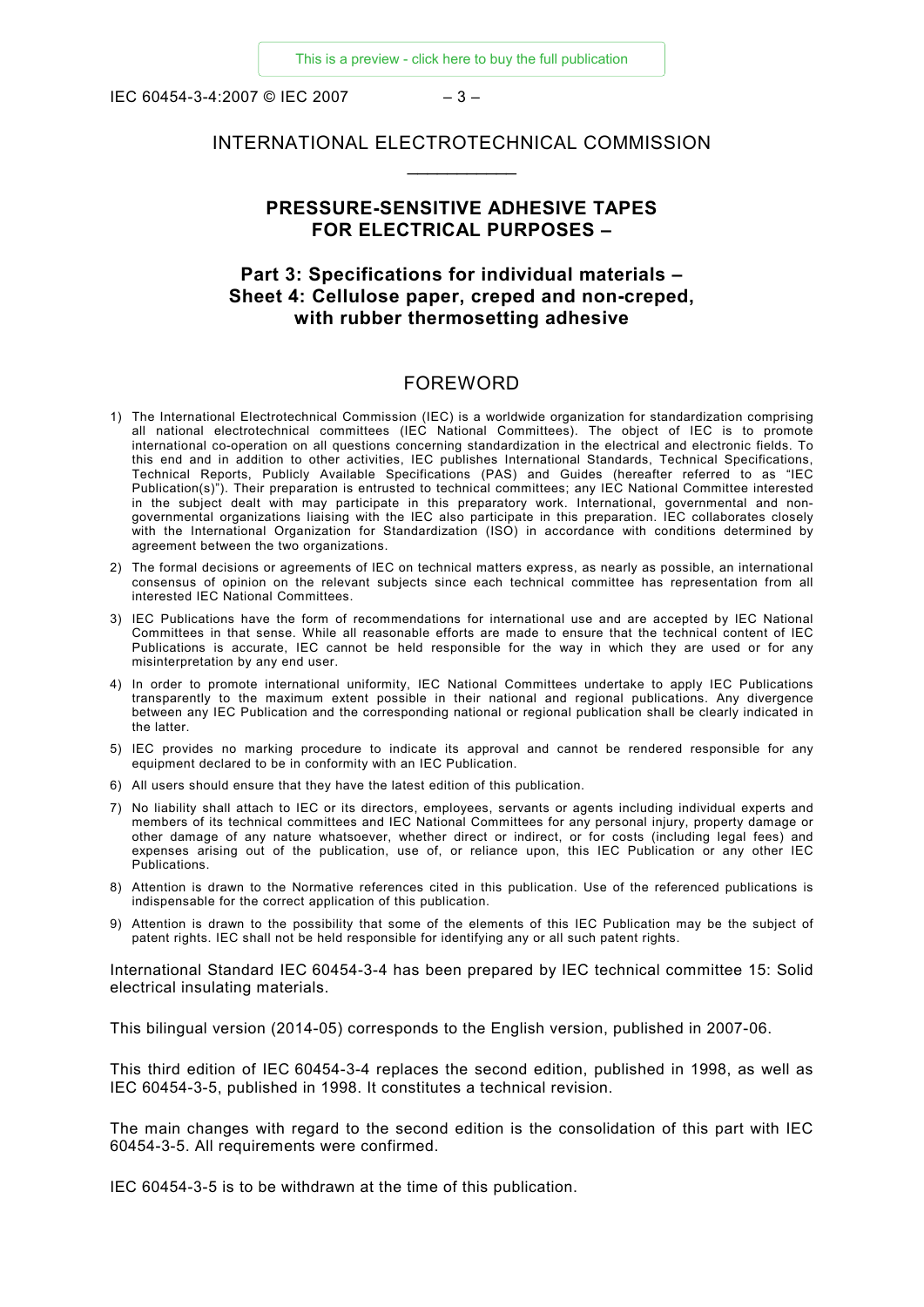– 4 – IEC 60454-3-4:2007 © IEC 2007

The text of this standard is based on the following documents:

| <b>FDIS</b> | Report on voting |
|-------------|------------------|
| 15/369/FDIS | 15/380/RVD       |

Full information on the voting for the approval of this standard can be found in the report on voting indicated in the above table.

The French version of this standard has not been voted upon.

This publication has been drafted in accordance with the ISO/IEC Directives, Part 2.

The committee has decided that the contents of this publication will remain unchanged until the maintenance result date indicated on the IEC web site under "http://webstore.iec.ch" in the data related to the specific publication. At this date, the publication will be

- reconfirmed,
- withdrawn,
- replaced by a revised edition, or
- amended.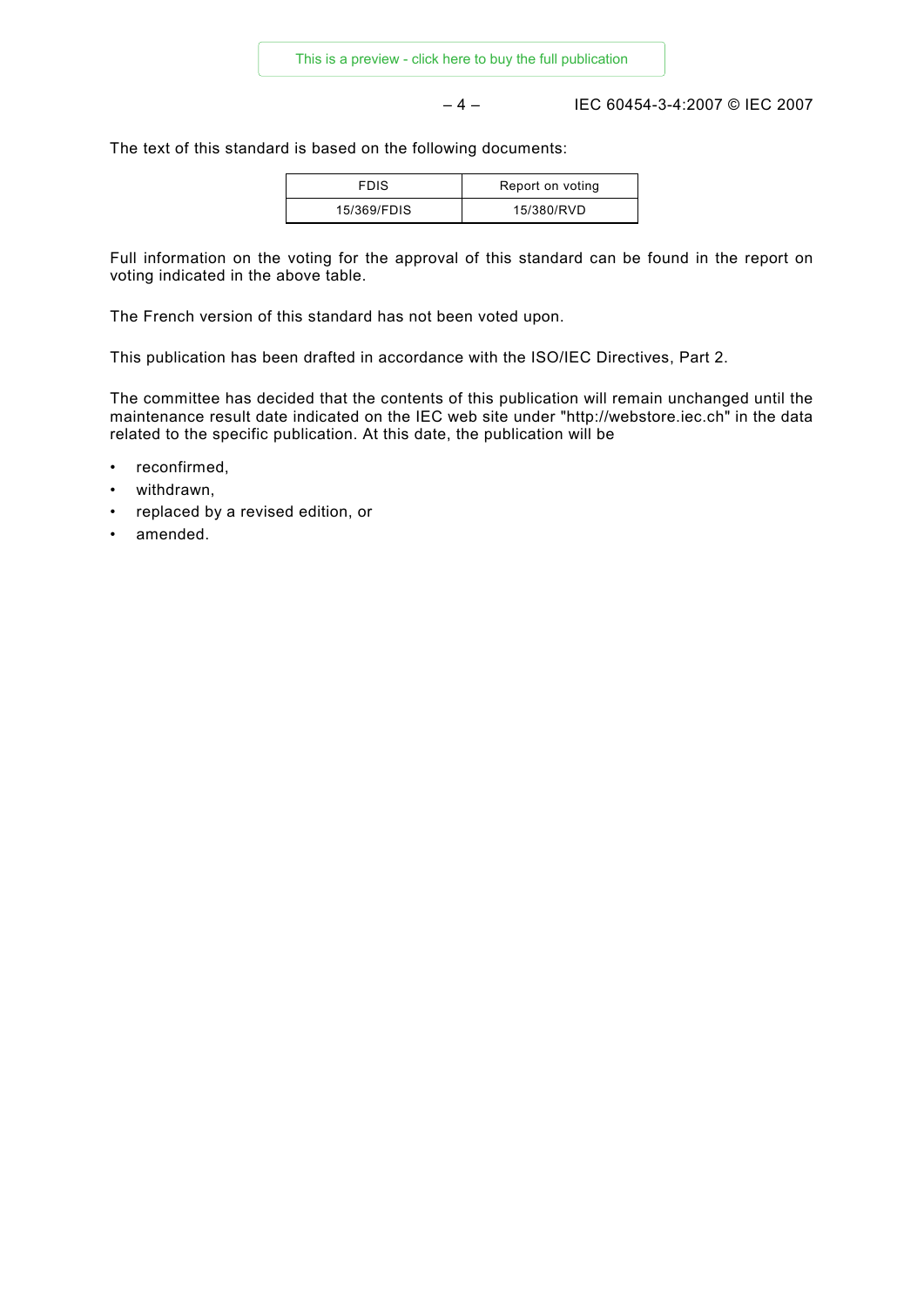IEC 60454-3-4:2007 © IEC 2007 – 5 –

# INTRODUCTION

This International Standard is one of a series, which deals with pressure-sensitive adhesive tapes, intended primarily for electrical purposes.

This series consists of three parts:

- Part 1: General requirements (IEC 60454-1).
- Part 2: Methods of test (IEC 60454-2).
- Part 3: Specifications for individual materials (IEC 60454-3).

This standard contains one of the sheets comprising Part 3 as follows:

Sheet 4: Cellulose paper, creped and non-creped, with rubber thermosetting adhesive

#### SAFETY WARNING

It is the responsibility of the user of the methods contained or referred to in this standard to ensure that they are used in a safe manner.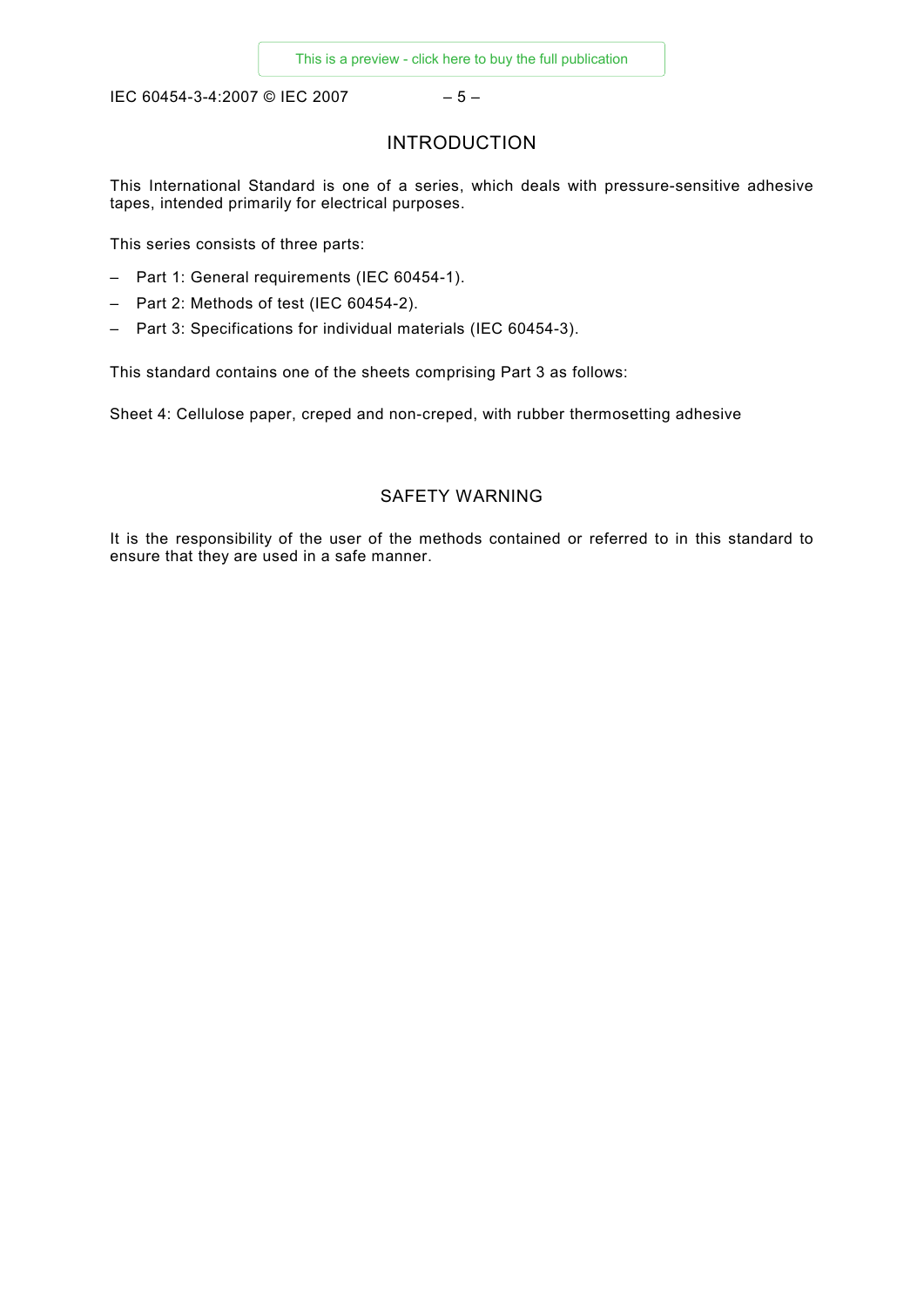– 6 – IEC 60454-3-4:2007 © IEC 2007

### **PRESSURE-SENSITIVE ADHESIVE TAPES FOR ELECTRICAL PURPOSES –**

# **Part 3: Specifications for individual materials – Sheet 4: Cellulose paper, creped and non-creped, with rubber thermosetting adhesive**

#### **1 Scope**

 $\overline{\phantom{a}}$ 

This sheet of IEC 60454-3 contains the requirements for pressure-sensitive adhesive tapes made with cellulose paper, creped and non-creped, with rubber thermosetting adhesive.

Materials, which conform to this specification, meet established levels of performance. However, the selection of a material by a user for a specific application should be based on the actual requirements necessary for adequate performance in that application, and not based on this specification alone.

#### **2 Normative references**

The following referenced documents are indispensable for the application of this document. For dated references, only the edition cited applies. For undated references, the latest edition of the referenced document (including any amendments) applies.

IEC 60426:1973, *Test methods for determining electrolytic corrosion with insulating materials*

IEC 60454-1:1992, *Specifications for pressure-sensitive adhesive tapes for electrical purposes – Part 1: General requirements*

IEC 60454-2, S*pecification for pressure-sensitive adhesive tapes for electrical purposes – Part 2: Methods of test[1](#page-5-0)*

<span id="page-5-0"></span><sup>1</sup> A third edition of IEC 60454-2 is due to be published which will replace the current second edition dated 1994.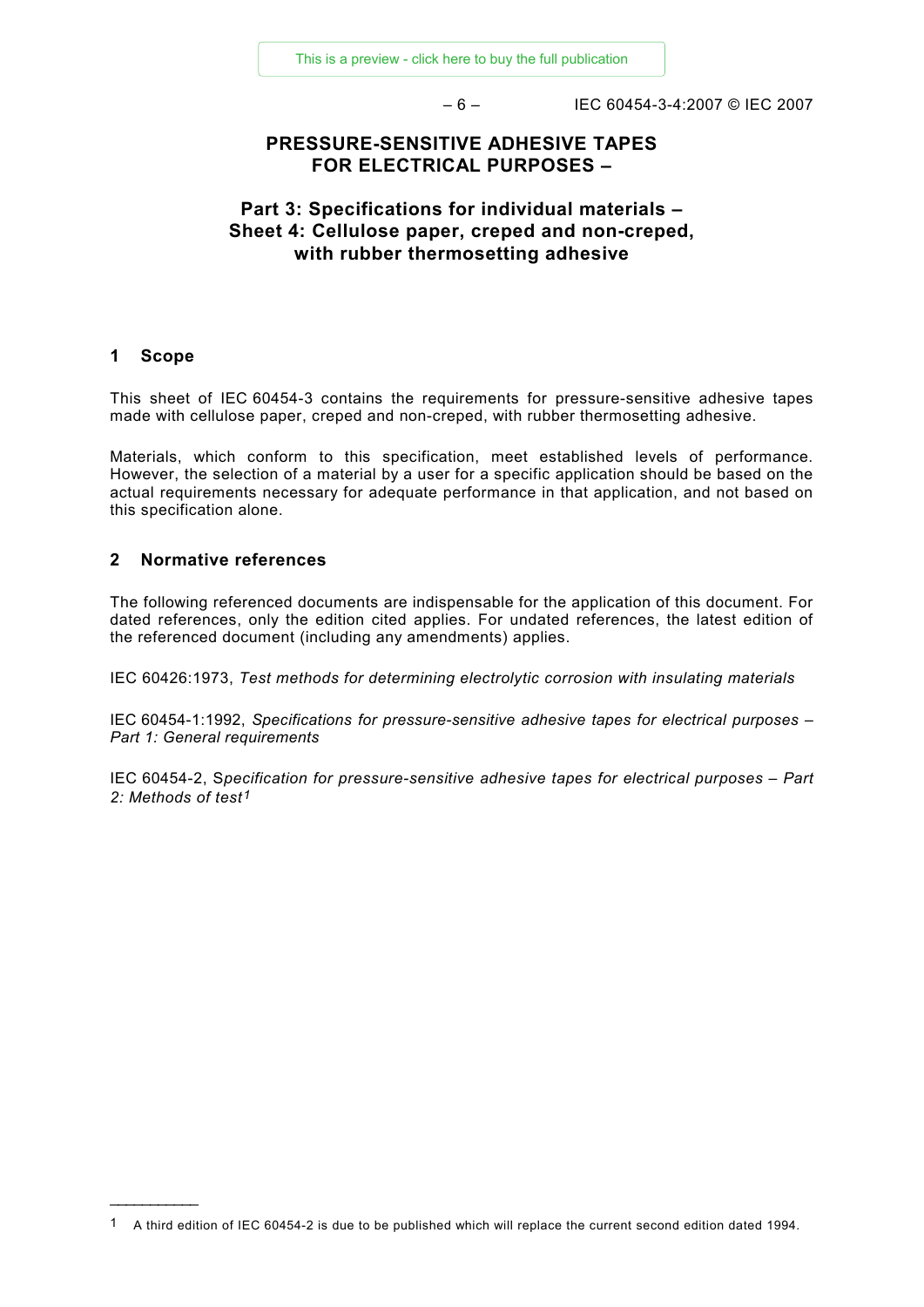IEC 60454-3-4:2007 © IEC 2007  $-10-$ 

# SOMMAIRE

| $\mathbf{1}$   |                                                                       |  |
|----------------|-----------------------------------------------------------------------|--|
| $\overline{2}$ |                                                                       |  |
| 3              |                                                                       |  |
| $\overline{4}$ |                                                                       |  |
|                | Papier cellulosique crêpé et non crêpé, avec un adhésif en caoutchouc |  |
| 5              |                                                                       |  |
| 6              |                                                                       |  |
| $\overline{7}$ |                                                                       |  |
|                |                                                                       |  |
|                |                                                                       |  |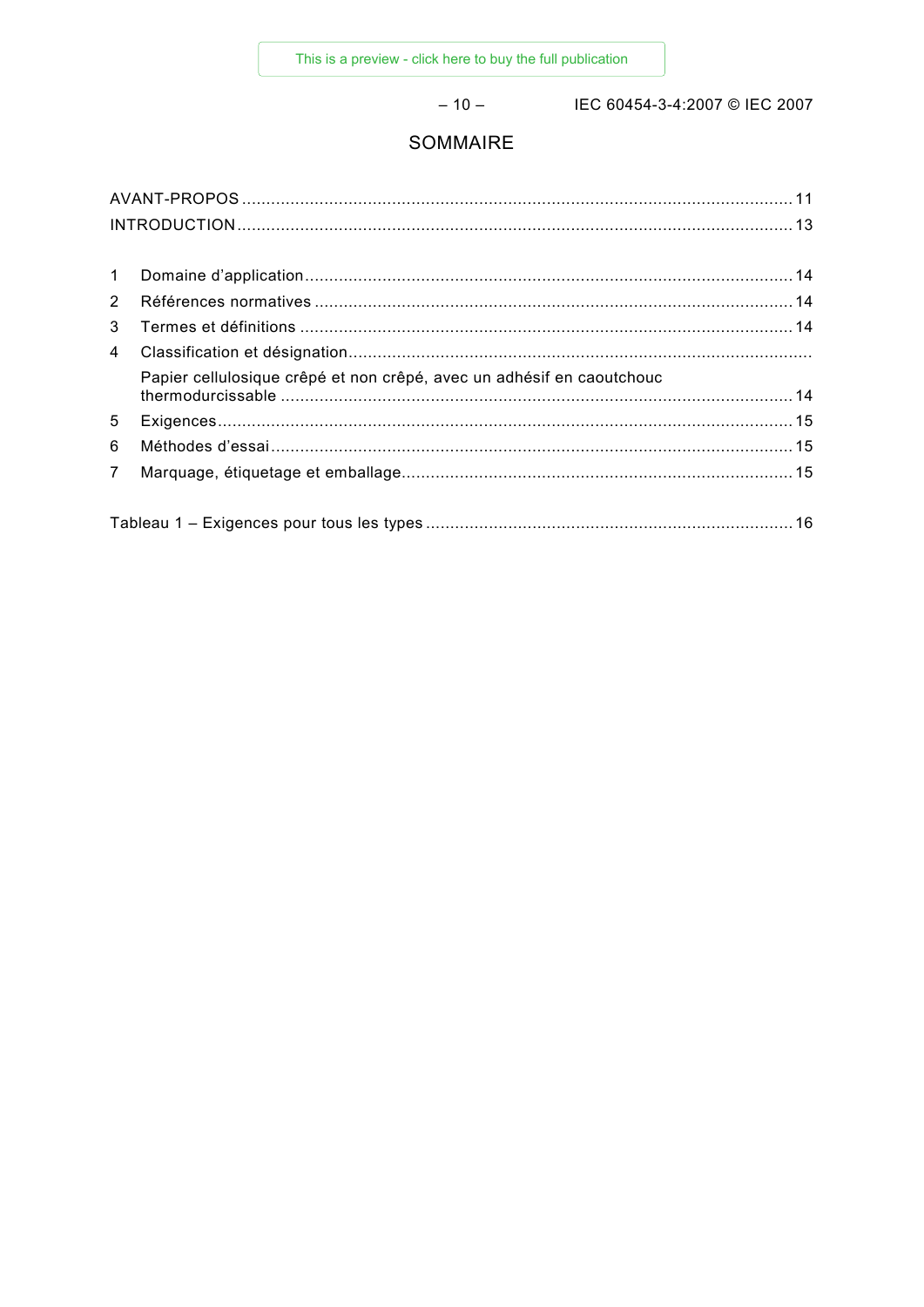IEC 60454-3-4:2007 © IEC 2007 – 11 –

#### COMMISSION ÉLECTROTECHNIQUE INTERNATIONALE

 $\overline{\phantom{a}}$ 

#### **RUBANS ADHESIFS SENSIBLES A LA PRESSION A USAGES ELECTRIQUES –**

# **Partie 3: Spécifications pour matériaux particuliers – Feuille 4: Papier cellulosique crêpé et non crêpé, avec un adhésif en caoutchouc thermodurcissable**

#### AVANT-PROPOS

- 1) La Commission Electrotechnique Internationale (CEI) est une organisation mondiale de normalisation composée de l'ensemble des comités électrotechniques nationaux (Comités nationaux de la CEI). La CEI a pour objet de favoriser la coopération internationale pour toutes les questions de normalisation dans les domaines de l'électricité et de l'électronique. A cet effet, la CEI – entre autres activités – publie des Normes internationales, des Spécifications techniques, des Rapports techniques, des Spécifications accessibles au public (PAS) et des Guides (ci-après dénommés "Publication(s) de la CEI"). Leur élaboration est confiée à des comités d'études, aux travaux desquels tout Comité national intéressé par le sujet traité peut participer. Les organisations internationales, gouvernementales et non gouvernementales, en liaison avec la CEI, participent également aux travaux. La CEI collabore étroitement avec l'Organisation Internationale de Normalisation (ISO), selon des conditions fixées par accord entre les deux organisations.
- 2) Les décisions ou accords officiels de la CEI concernant les questions techniques représentent, dans la mesure du possible, un accord international sur les sujets étudiés, étant donné que les Comités nationaux de la CEI intéressés sont représentés dans chaque comité d'études.
- 3) Les Publications de la CEI se présentent sous la forme de recommandations internationales et sont agréées comme telles par les Comités nationaux de la CEI. Tous les efforts raisonnables sont entrepris afin que la CEI s'assure de l'exactitude du contenu technique de ses publications; la CEI ne peut pas être tenue responsable de l'éventuelle mauvaise utilisation ou interprétation qui en est faite par un quelconque utilisateur final.
- 4) Dans le but d'encourager l'uniformité internationale, les Comités nationaux de la CEI s'engagent, dans toute la mesure possible, à appliquer de façon transparente les Publications de la CEI dans leurs publications nationales et régionales. Toutes divergences entre toutes Publications de la CEI et toutes publications nationales ou régionales correspondantes doivent être indiquées en termes clairs dans ces dernières.
- 5) La CEI elle-même ne fournit aucune attestation de conformité. Des organismes de certification indépendants fournissent des services d'évaluation de conformité et, dans certains secteurs, accèdent aux marques de conformité de la CEI. La CEI n'est responsable d'aucun des services effectués par les organismes de certification indépendants.
- 6) Tous les utilisateurs doivent s'assurer qu'ils sont en possession de la dernière édition de cette publication.
- 7) Aucune responsabilité ne doit être imputée à la CEI, à ses administrateurs, employés, auxiliaires ou mandataires, y compris ses experts particuliers et les membres de ses comités d'études et des Comités nationaux de la CEI, pour tout préjudice causé en cas de dommages corporels et matériels, ou de tout autre dommage de quelque nature que ce soit, directe ou indirecte, ou pour supporter les coûts (y compris les frais de justice) et les dépenses découlant de la publication ou de l'utilisation de cette Publication de la CEI ou de toute autre Publication de la CEI, ou au crédit qui lui est accordé.
- 8) L'attention est attirée sur les références normatives citées dans cette publication. L'utilisation de publications référencées est obligatoire pour une application correcte de la présente publication.
- 9) L'attention est attirée sur le fait que certains des éléments de la présente Publication de la CEI peuvent faire l'objet de droits de propriété intellectuelle ou de droits analogues. La CEI ne saurait être tenue pour responsable de ne pas avoir identifié de tels droits de propriété et de ne pas avoir signalé leur existence.

La Norme internationale CEI 60454-3-4 a été établie par le comité d'études 15 de la CEI: Matériaux isolants électriques solides.

Cette troisième édition de la CEI 60454-3-4 remplace la deuxième édition, parue en 1998, ainsi que la CEI 60454-3-5, parue en 1998. Elle constitue une révision technique.

Les principales modifications par rapport à la deuxième édition sont la consolidation de cette partie avec la CEI 60454-3-5. Toutes les exigences ont été confirmées.

La CEI 60454-3-5 doit être supprimée au moment de cette publication.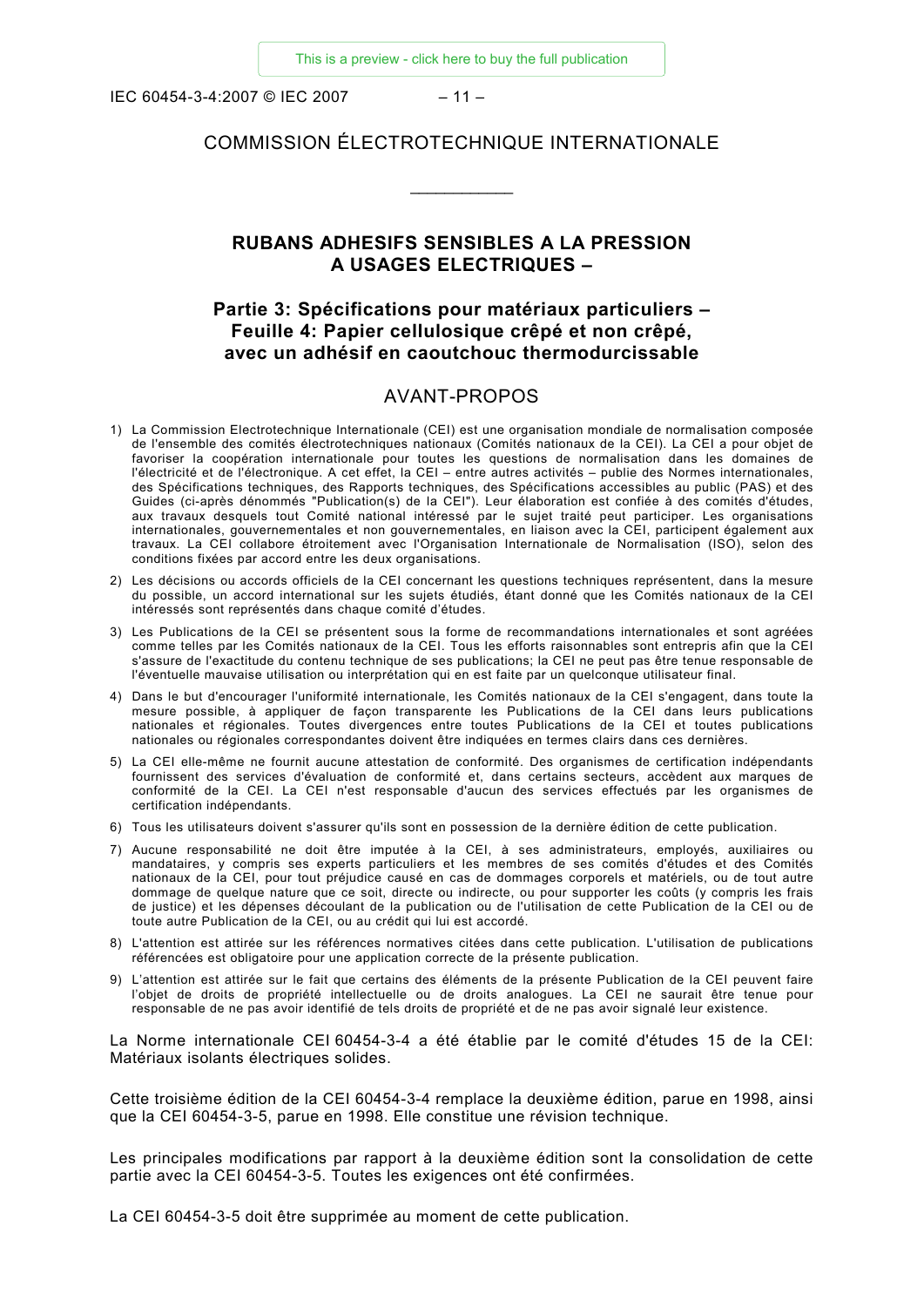– 12 – IEC 60454-3-4:2007 © IEC 2007

La présente versoin bilingue (2014-05) correspond à la version anglaise monolingue publiée en 2007-06.

Le texte anglais de cette norme est issue des documents 15/369/FDIS et 15/380/RVD.

Le rapport de vote 15/380/RVD donne toute information sur le vote ayant abouti à l'approbation de cette norme.

La version française de cette norme n'a pas été soumise au vote.

Cette publication a été rédigée selon les Directives ISO/CEI, Partie 2.

Le comité a décidé que le contenu de cette publication ne sera pas modifié avant la date de maintenance indiquée sur le site web de la CEI sous «http://webstore.iec.ch» dans les données relatives à la publication recherchée. A cette date, la publication sera

- reconduite,
- supprimée,
- remplacée par une édition révisée, ou
- amendée.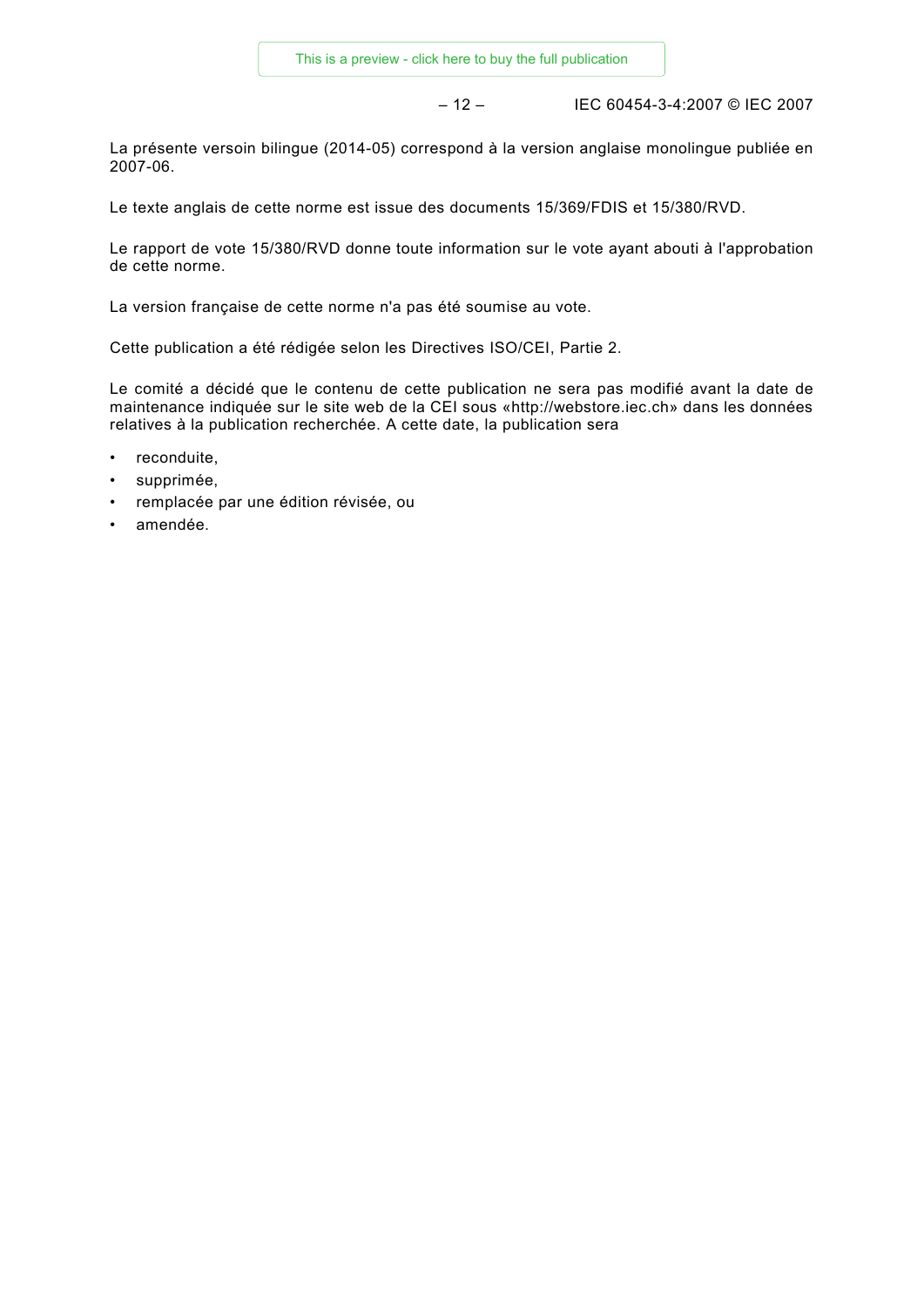IEC 60454-3-4:2007 © IEC 2007 - 13 -

## INTRODUCTION

La présente Norme internationale fait partie d'une série traitant de rubans adhésifs sensibles à la pression, destinés principalement à des usages électriques.

Cette série est constituée de trois parties:

- Partie 1: Exigences générales (CEI 60454-1).
- Partie 2: Méthodes d'essai (CEI 60454-2).
- Partie 3: Spécifications pour matériaux particuliers (CEI 60454-3).

La présente norme comprend une des feuilles qui composent la partie 3 comme suit:

Feuille 4: Papier cellulosique crêpé et non crêpé, avec un adhésif en caoutchouc thermodurcissable

# AVERTISSEMENT DE SÉCURITÉ

Il incombe à l'utilisateur des méthodes contenues ou citées en référence dans la présente norme de s'assurer qu'elles sont utilisées d'une manière sûre.